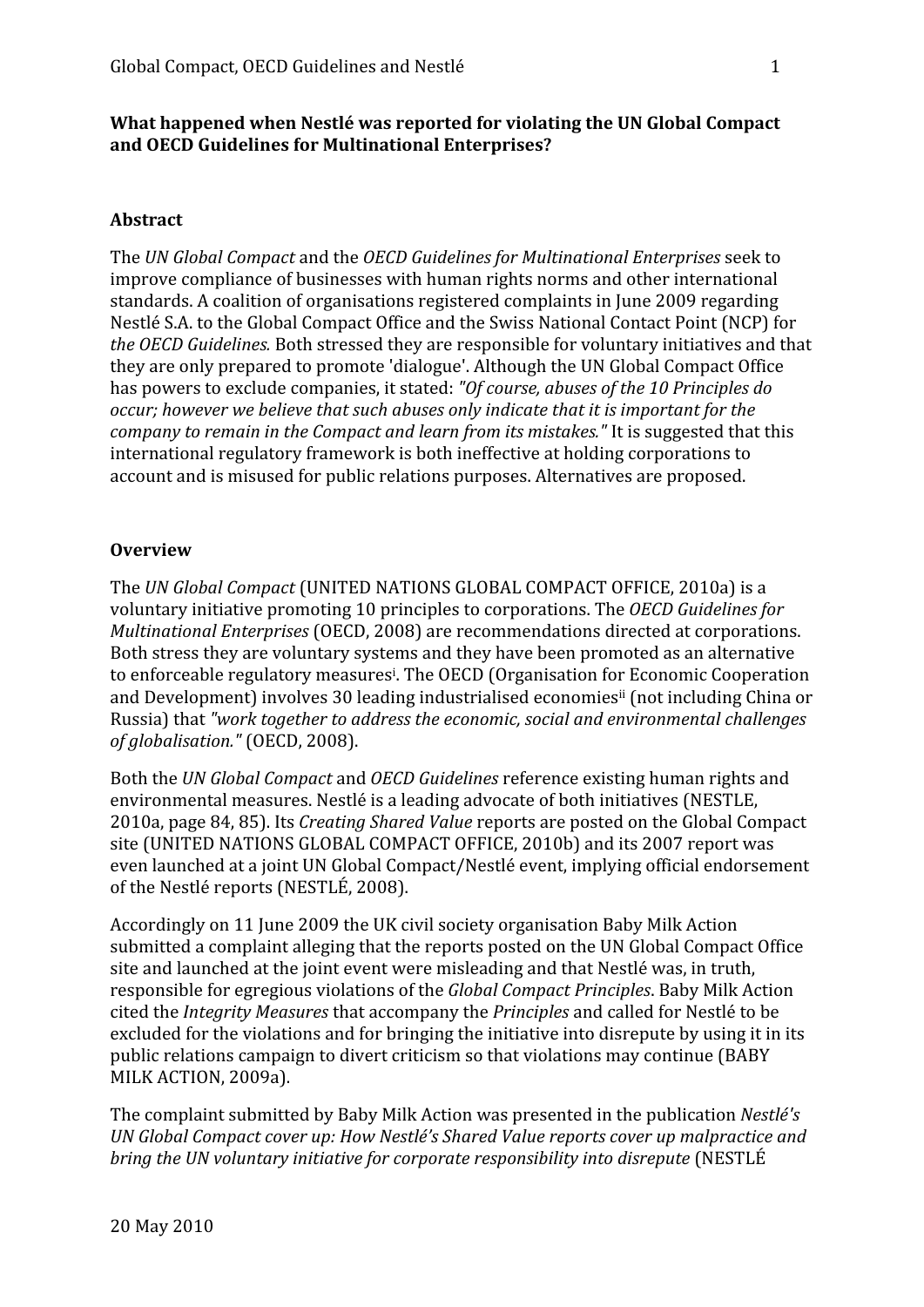CRITICS, 2009) which included information from various civil society organisationsiii alleging
violations
in
the
areas
of:

- aggressive marketing of baby milks and foods and undermining of breastfeeding, in
breach
of
international
standards;
- trade union busting and failing to act on related court decisions;
- failure to act on child labour and slavery in its cocoa supply chain;
- exploitation of farmers, particularly in the dairy and coffee sectors;
- environmental degradation, particularly of water resources;

In response, the Global Compact Office stressed that the initiative is voluntary and that it

is not a mediation, dispute resolution, or adjudicative body, nor is it an enforcement *agency.
Rather,
its
integrity
measures
are
designed
to
facilitate
communication
and*  dialogue. (UNITED NATIONS GLOBAL COMPACT OFFICE, 2009a)

Baby
Milk
Action
pointed
out
that
it
and
the
other
organisations
were
already
in 'dialogue' with Nestlé and that Nestlé was refusing to make necessary changes, or had made
promises
that
were
not
being
delivered.
Nestlé
response
to
the
complaint
showed that
its
position
was
unchanged.
Baby
Milk
Action
asked
the
UN
Global
Compact
Office
to review
the
evidence
submitted
and
its
communications
with
Nestlé
as
called
for
under the *Integrity
Measures*,
with
a
view
to
excluding
Nestlé.
The
Global
Compact
argued
it was not its role to conduct such a review and commented:

Of course, abuses of the 10 Principles do occur; however we believe that such abuses only indicate that it is important for the company to remain in the Compact and *learn from its mistakes.* (UNITED NATIONS GLOBAL COMPACT OFFICE, 2010c)

Baby
Milk
Action
informed
the
UN
Global
Compact
Office
that,
while
it
would
continue
to copy
the
Office
into
its
ongoing
'dialogue'
with
Nestlé
and
encourage
the
Office
to exclude
Nestlé,
the
correspondence
with
the
Office
had
demonstrated
that
it
was incapable
or
unwilling
to
take
any
action
to
stop
the
violations
and
that
far
from improving corporate behaviour it was, in this instance at least, complicit in allowing violations to continue by providing legitimacy to misleading reports - which it refused to evaluate
‐
and
public
relations
cover.

The complaint submitted to the UN Global Compact Office was also sent to the UK National
Contact
Point
(NCP)
for
the *OECD
Guidelines
for
Multinational
Enterprises.* Although
Nestlé
S.A.
is
a
Swiss
company,
when
Baby
Milk
Action
has
written
to
its
Chief Executive over past years and decades regarding company practices, responses generally
came
from
Nestlé
(UK).
This
was
the
basis
for
approaching
the
UK
NCP. However the UK NCP forwarded the complaint to the Swiss NCP. The Swiss NCP first indicated that it was unwilling to receive a copy of the complaint sent to the UN Global Compact
Office
and
requested
that
the
breaches
of
human
rights
and
other
instruments be related to the *Guidelines*. It also suggested a focused, specific complaint be registered, rather
than
evidence
of
systematic
violations.
Further,
it
asked
Baby
Milk
Action
to
agree to
keep
any
communications
made
with
Nestlé
on
the
matter
confidential.
Baby
Milk Action refused to do this on the basis that it and other civil society organisations were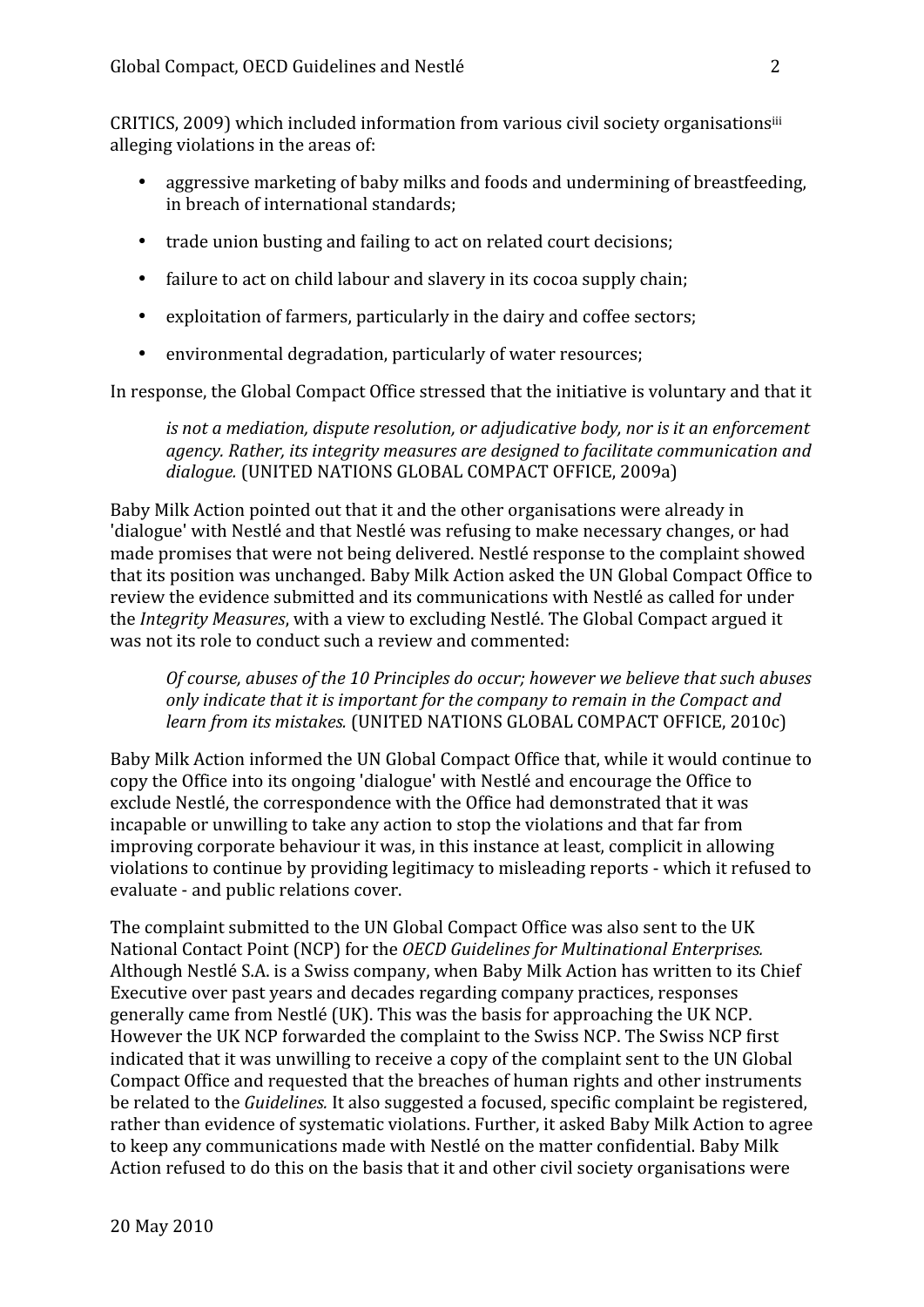already
campaigning
on
the
issues
and
Nestlé
had
published
its
own
responses
on websites
and
elsewhere.

On
27
November
2009,
Baby
Milk
Action
sent
a
specific
complaint
to
the
Swiss
NCP regarding
Nestlé's
latest
global
marketing
strategy
for
breastmilk
substitutes,
which
had been
included
in
the
original
complaint
(BABY
MILK
ACTION,
2009b).
Nestlé
is marketing
breastmilk
substitutes
with
the
claim
that
they
'protect',
whereas
babies
fed on
them
are
more
likely
to
become
sick
than
breastfed
babies
and,
in
conditions
of poverty,
more
likely
to
die.
The
Swiss
NCP
was
asked
to
take
whatever
action
it
could
to stop
these
violations
of
the
Guidelines.
There
followed
a
protracted
discussion
by
email and
letter
in
which
the
Swiss
NCP
reiterated
it
was
a
voluntary
system
aiming
to promote
dialogue.
Baby
Milk
Action
again
pointed
out
that
it
was
already
in
'dialogue' with Nestlé and asked what communicating through the Swiss NCP was intended to add. The
Swiss
NCP
suggested
it
could
assist
with
'mediation'
and
'negotiation',
which
Baby Milk Action suggested may be appropriate in a labour dispute, but the specific provision Nestlé
was
violating,
the *International
Code
of
Marketing
of
Breastmilk
Substitutes*,
had been
adopted
by
the
World
Health
Assembly.
Baby
Milk
Action
argued
that
it
was
for
the Assembly to adopt further Resolutions if it wished to update the Code, not for a civil society
organisation
to
'negotiate'
its
provisions
with
Nestlé.

The
Swiss
NCP
also
rejected
the
suggestion
that
companies
should
abide
by
the
Code independently
of
government
measures,
although
this
is
explicitly
stated
in
the
Code. Baby Milk Action also pointed out that the Assembly adopted the Code as a 'minimum requirement',
that
human
rights
are
meant
to
be
universal
and
that
the
Nestlé
'protect' marketing
strategy
is
global,
hence
the
need
to
invoke
measures
at
an
international level.

The
Swiss
NCP
asked
Baby
Milk
Action
to
provide
copies
of
the
labels.
Baby
Milk
Action suggested it was more appropriate to put the request to Nestlé, situated close to the Swiss
NCP,
as
the
labels
were
being
rolled
out
around
the
world
and
the
company
would be able to provide the latest versions. The Swiss NCP refused to do so and said it was closing
the
case
and
did
not
wish
to
be
copied
in
on
further
correspondence
between Baby
Milk
Action
and
Nestlé.
Baby
Milk
Action
raised
the
logos
at
the
Nestlé
shareholder meeting
on
15
April
2010
and
Chief
Executive
of
Nestlé
Nutrition,
Richard
Laube, stated that
the
logos
had
been
rolled
out
in
120
countries.

The
lack
of
concrete
action
from
the
authorities
responsible
for
handling
complaints
of violations
of
the *UN
Global
Compact*and *OECD
Guidelines*demonstrates
that
they
do
not provide
an
effective
framework
for
addressing
corporate
breaches
of
widely
accepted principles. In part this is due to the voluntary nature of the measures. In part it is due to the way the authorities have interpreted their duties. As such these initiatives have little or nothing to offer campaign organisations, particularly those that already have effective ways to prompt companies to respond to their communications. The way Nestlé, and possibly
other
companies,
use
their
stated
support
for
the
initiatives
to
try
to
divert criticism,
and
the
role
that
the
UN
Global
Compact
Office
in
particular
plays
in promoting,
and
apparently
endorsing,
company
publications,
means
that
far
from helping to stop malpractice, the initiatives are facilitating the continuation of malpractice.

A
Task
Force
of
the
United
Nations
System
Standing
Committee
on
Nutrition
has
looked at
global
obligations
of
states
and
international
agencies
in
relation
to
the
human
right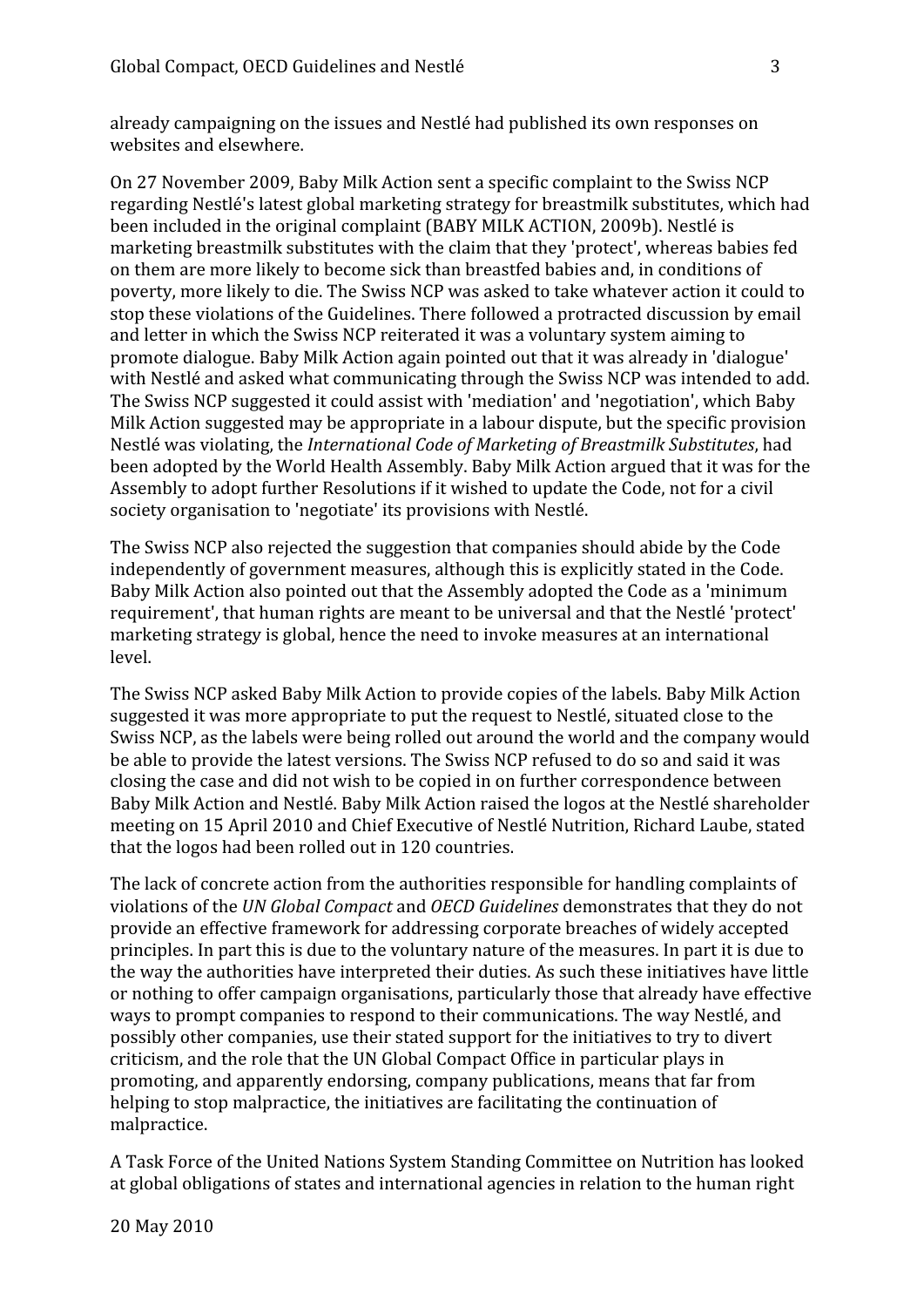to
adequate
food.
Baby
Milk
Action's
Campaigns
and
Networking
Coordinator,
Mike Brady (the author of this article), was a member specifically charged with making recommendations
with
regard
to
corporate
accountability.
These
appear
in
the
book Global Obligations for the Right to Food produced by the Task Force and edited by Professor George Kent of the University of Hawaii (KENT, 2008). The failure of existing regulatory
systems
at
the
international
level
as
demonstrated
by
this
case
study,
should give
added
impetus
to
reforming
the
system
at
the
international
level
for
ensuring corporate
accountability.

Contact Mike Brady on mikebrady@babymilkaction.org or 07986 736179 if you **are
interested
in
publishing
the
full
version
of
this
article.**

## **References**

BABY
MILK
ACTION,
2009a. **International
campaign
calls
for
Nestlé
to
be
expelled**  from UN initiative. Cambridge, UK: Baby Milk Action.

BABY MILK ACTION, 2009b. Letter to Swiss National Contact Point (NCP). 27 Nov 2009.
Cambridge,
UK:
Baby
Milk
Action.

KENT, 2008. Global Obligations for the Right to Food. Lanham: Rowman & Littlefield Publishers.

NESTLÉ, 2008. Launch of the 2007 Nestlé Creating Shared Value Report, Peter Brabeck-Letmathe.
Available
at:

http://www.nestle.com/MediaCenter/SpeechesAndStatements/SpeechesAndStatement s.htm
Last
access:
24
Mar.
2010.

NESTLÉ.
2010a. **Creating
Shared
Value
2009**.
Available
at: http://www2.nestle.com/Common/NestleDocuments/Documents/Reports/CSV%20re ports/Global%20report%202009/Global report 2009 GB.pdf Last access: 24 Mar. 2010.

NESTLÉ
CRITICS,
2009. **Nestlé's
UN
Global
Compact
cover
up:
How
Nestlé's
Shared**  Value reports cover up malpractice and bring the UN voluntary initiative for **corporate
responsibility
into
disrepute.** Available
at:

http://www.nestlecritics.org/index.php?option=com\_content&task=view&id=61&Itemi d=1
Last
access:
24
Mar
2010.

OECD.
2008. **OECD
Guidelines
for
Multinational
Enterprises**.
Paris:
Available
at: http://www.oecd.org/document/18/0,3343,en\_2649\_34889\_2397532\_1\_1\_1\_1,00.html Last
access:
24
Mar.
2010.

UNITED
NATIONS
GLOBAL
COMPACT
OFFICE,
2009a. **Email
to
Baby
Milk
Action**,
2 October
2009.